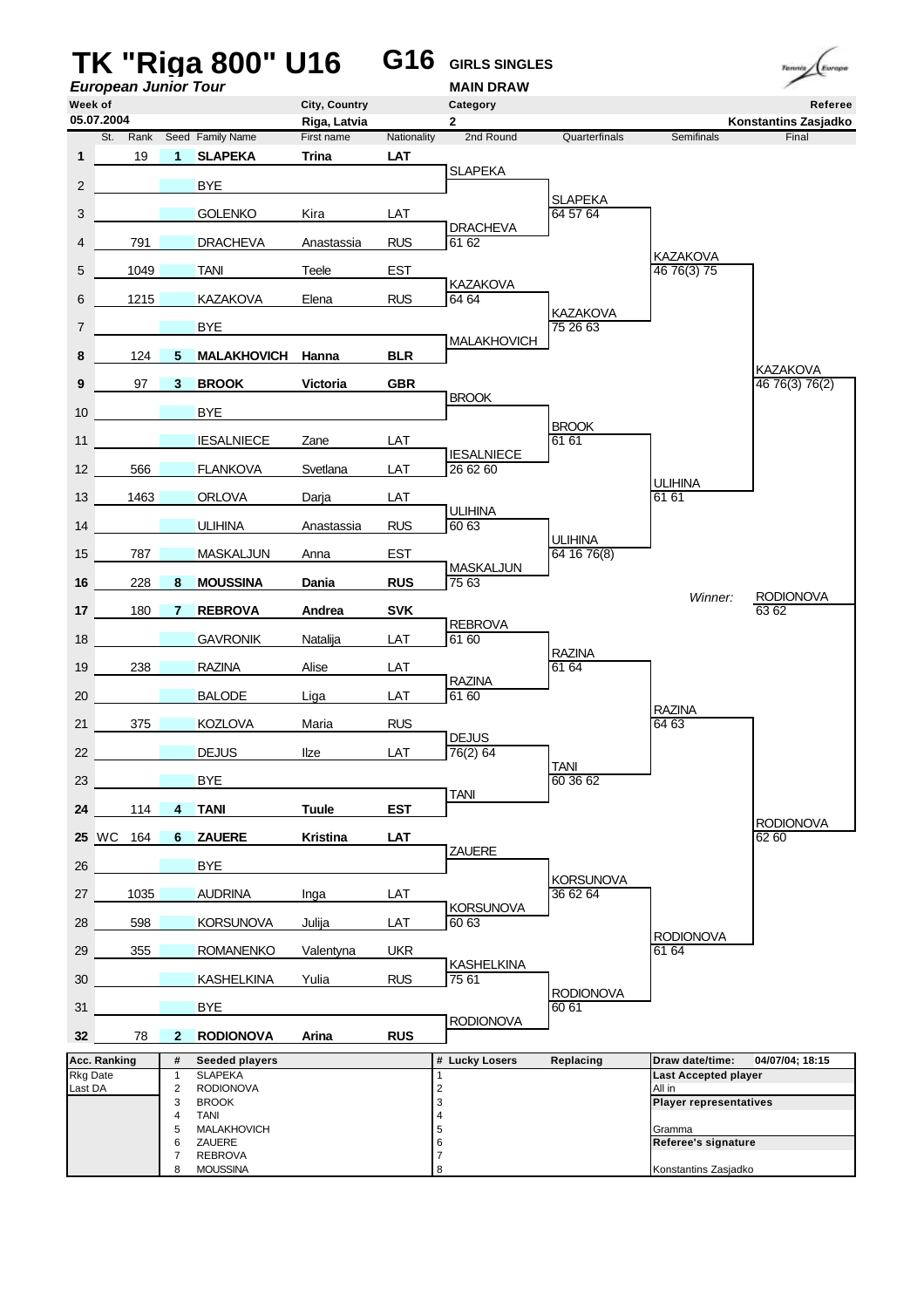|                          |                             |                              | TK "Riga 800" U16                  |                  |                 | <b>B16</b> BOYS SINGLES        |                             |                                                | Europe<br>Tennis          |
|--------------------------|-----------------------------|------------------------------|------------------------------------|------------------|-----------------|--------------------------------|-----------------------------|------------------------------------------------|---------------------------|
| Week of                  | <b>European Junior Tour</b> |                              |                                    | City, Country    |                 | <b>MAIN DRAW</b><br>Category   |                             |                                                | Referee                   |
|                          | 05.07.2004                  |                              |                                    | Riga, Latvia     |                 | $\mathbf{2}$                   |                             |                                                | Konstantins Zasjadko      |
|                          | St.<br>Rank                 |                              | Seed Family Name                   | First name       | Nationality     | 2nd Round                      | Quarterfinals               | Semifinals                                     | Final                     |
| 1                        | 31                          | $\blacktriangleleft$         | <b>SAMUELSEN</b>                   | Lennart          | <b>GER</b>      | SAMUELSEN                      |                             |                                                |                           |
| $\overline{2}$           |                             |                              | <b>BYE</b>                         |                  |                 |                                | <b>SAMUELSEN</b>            |                                                |                           |
| 3                        |                             |                              | <b>DURBAYLOV</b>                   | <b>Dmitrijs</b>  | <b>RUS</b>      | <b>DURBAYLOV</b>               | 61 63                       |                                                |                           |
| 4                        |                             |                              | STEPANCIKOVS Kirils                |                  | LAT             | 62 26 63                       |                             | SAMUELSEN                                      |                           |
| 5                        | 370                         |                              | <b>KHADASEVICH</b>                 | Anton            | <b>BLR</b>      |                                |                             | 6175                                           |                           |
| 6                        | 387                         |                              | <b>MARFINSKY</b>                   | Dmitri           | <b>RUS</b>      | <b>KHADASEVICH</b><br>76(5) 62 |                             |                                                |                           |
| 7                        |                             |                              | <b>LAAKSOVIRTA</b>                 | Tino             | <b>FIN</b>      |                                | <b>LIBIETIS</b><br>26 61 75 |                                                |                           |
| 8                        | 316                         | 7                            | <b>LIBIETIS</b>                    | <b>Matiss</b>    | LAT             | <b>LIBIETIS</b><br>60 63       |                             |                                                |                           |
| 9                        | 71                          | 3                            | <b>ALEXANDROV</b>                  | Ivan             | <b>RUS</b>      |                                |                             |                                                | <b>SAMUELSEN</b><br>63 62 |
| 10                       |                             |                              | <b>BYE</b>                         |                  |                 | <b>ALEXANDROV</b>              |                             |                                                |                           |
|                          |                             |                              |                                    |                  |                 |                                | <b>ALEXANDROV</b>           |                                                |                           |
|                          | 11 WC                       |                              | <b>RAUZA</b>                       | Edgars           | LAT             | <b>RAUZA</b>                   | 62 61                       |                                                |                           |
| 12                       | 674                         |                              | <b>CALDERON</b>                    | Carlos           | <b>ESP</b>      | walkover<br>hand injury        |                             | <b>GRAMMA</b>                                  |                           |
| 13                       |                             |                              | <b>TOBIN</b>                       | Philip           | <b>IRL</b>      | <b>PAARO</b>                   |                             | 61 63                                          |                           |
| 14                       | 1453                        |                              | <b>PAARO</b>                       | Karl-Erik        | EST             | 26 64 62                       | GRAMMA                      |                                                |                           |
| 15                       | 674                         |                              | <b>TANI</b>                        | Toom             | EST             |                                | 60 63                       |                                                |                           |
| 16                       | 286                         | 6                            | <b>GRAMMA</b>                      | Artem            | <b>UKR</b>      | <b>GRAMMA</b><br>61 63         |                             |                                                |                           |
| 17                       | 201                         | 5                            | <b>STABINS</b>                     | <b>Krisjanis</b> | LAT             |                                |                             | Winner:                                        | <b>BRIL</b><br>6376(4)    |
| 18                       |                             |                              | <b>MERCS</b>                       | Aigars           | LAT             | <b>STABINS</b><br>62 16 63     |                             |                                                |                           |
| 19                       |                             |                              | <b>BONET</b>                       | Edualdo          | <b>ESP</b>      |                                | <b>STABINS</b><br>75 63     |                                                |                           |
|                          |                             |                              |                                    |                  |                 | <b>BONET</b><br>60 61          |                             |                                                |                           |
| 20                       |                             |                              | <b>CELEDINAS</b>                   | Mindaugas        | LTU             |                                |                             | <b>BRIL</b>                                    |                           |
| 21                       | 989                         |                              | <b>RITSLAID</b>                    | Morten           | <b>EST</b>      | <b>RITSLAID</b>                |                             | 64 60                                          |                           |
| 22                       |                             |                              | <b>HOTULOVS</b>                    | Arturs           | LAT             | 63 61                          | <b>BRIL</b>                 |                                                |                           |
| 23                       | 1048                        |                              | <b>SHYCHKO</b>                     | Yuri             | <b>BLR</b>      | <b>BRIL</b>                    | 60 60                       |                                                |                           |
| 24                       | 180                         | $\overline{4}$               | <b>BRIL</b>                        | <b>Mikhail</b>   | <b>RUS</b>      | 46 60 61                       |                             |                                                | <b>BRIL</b>               |
| 25                       | 346                         | 8                            | <b>ZHYRMONT</b>                    | <b>Dzmitry</b>   | <b>BLR</b>      |                                |                             |                                                | 6475                      |
| 26                       |                             |                              | <b>JASINS</b>                      | Olegs            | LAT             | ZHYRMONT<br>60 61              |                             |                                                |                           |
| 27                       |                             |                              | <b>BRADY</b>                       | Ivan             | <b>IRL</b>      |                                | <b>ZHYRMONT</b><br>6276(3)  |                                                |                           |
| 28                       |                             |                              | <b>ZAICEVS</b>                     | Arturs           | LAT             | ZAICEVS<br>63 67(6) 62         |                             |                                                |                           |
| 29                       | 1088                        |                              | <b>LAVRIKOVS</b>                   | Olegs            | LAT             |                                |                             | <b>PUDOVKIN</b><br>63 63                       |                           |
|                          |                             |                              |                                    |                  |                 | <b>LAVRIKOVS</b>               |                             |                                                |                           |
| 30                       |                             |                              | <b>ALEKSJUKS</b>                   | Dmitrijs         | LAT             | 61 60                          | <b>PUDOVKIN</b>             |                                                |                           |
| 31                       |                             |                              | <b>BYE</b>                         |                  |                 | PUDOVKIN                       | 62 60                       |                                                |                           |
| 32 <sub>2</sub>          | 63                          | $\mathbf{2}$                 | <b>PUDOVKIN</b>                    | Artem            | <b>RUS</b>      |                                |                             |                                                |                           |
| Acc. Ranking<br>Rkg Date |                             | #<br>$\mathbf{1}$            | <b>Seeded players</b><br>SAMUELSEN |                  | 1               | # Lucky Losers                 | Replacing                   | Draw date/time:<br><b>Last Accepted player</b> | 04/07/04; 18:00           |
| Last DA                  |                             | $\overline{\mathbf{c}}$<br>3 | <b>PUDOVKIN</b><br>ALEXANDROV      |                  | $\sqrt{2}$<br>3 |                                |                             | All in<br><b>Player representatives</b>        |                           |
|                          |                             | 4                            | <b>BRIL</b>                        |                  | 4               |                                |                             |                                                |                           |
|                          |                             | 5<br>6                       | <b>STABINS</b><br><b>GRAMMA</b>    |                  | 5<br>6          |                                |                             | Shychko<br>Referee's signature                 |                           |
|                          |                             | $\overline{7}$<br>8          | <b>LIBIETIS</b><br>ZHYRMONT        |                  | 7<br>8          |                                |                             | Konstantins Zasjadko                           |                           |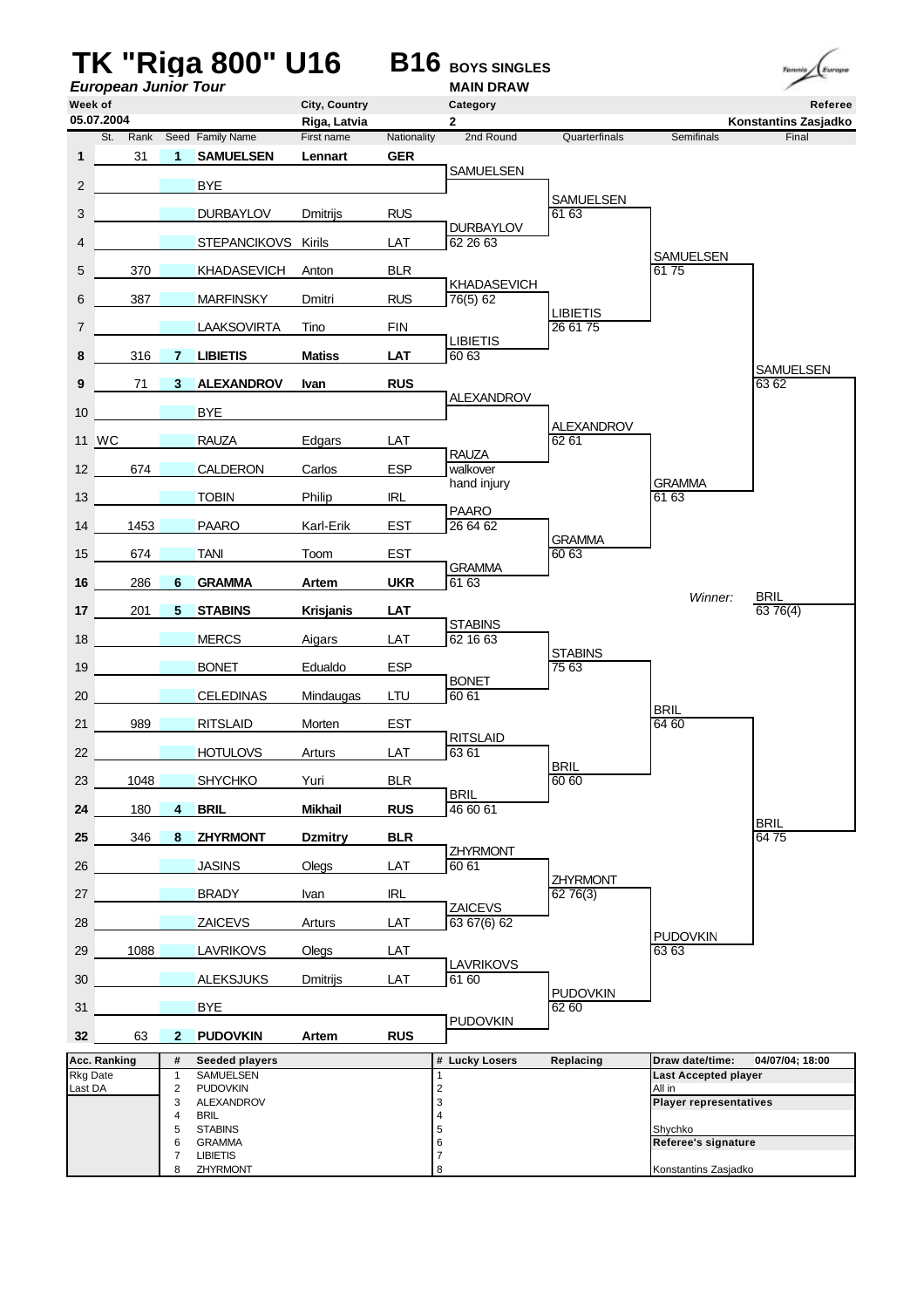

| Acc. Ranking               | #                | <b>Seeded teams</b> | # | <b>Alternates</b>             | Replacing            | Draw date/time:           | 08.07.04: 9:35 |
|----------------------------|------------------|---------------------|---|-------------------------------|----------------------|---------------------------|----------------|
| <b>Rkg Date</b><br>01 july |                  | <b>REBROVA</b>      |   |                               |                      | <b>Last Accepted team</b> |                |
| Last DA<br>all in          |                  | <b>SLAPEKA</b>      |   |                               |                      | All in                    |                |
|                            | <b>KORSUNOVA</b> |                     |   | <b>Player representatives</b> |                      |                           |                |
|                            |                  | <b>ZAUERE</b>       |   |                               |                      |                           |                |
|                            |                  |                     |   |                               |                      | Zhvrmont                  |                |
|                            |                  |                     |   |                               | Referee's signature  |                           |                |
|                            |                  |                     |   |                               |                      |                           |                |
|                            |                  |                     |   |                               | Konstantins Zasjadko |                           |                |